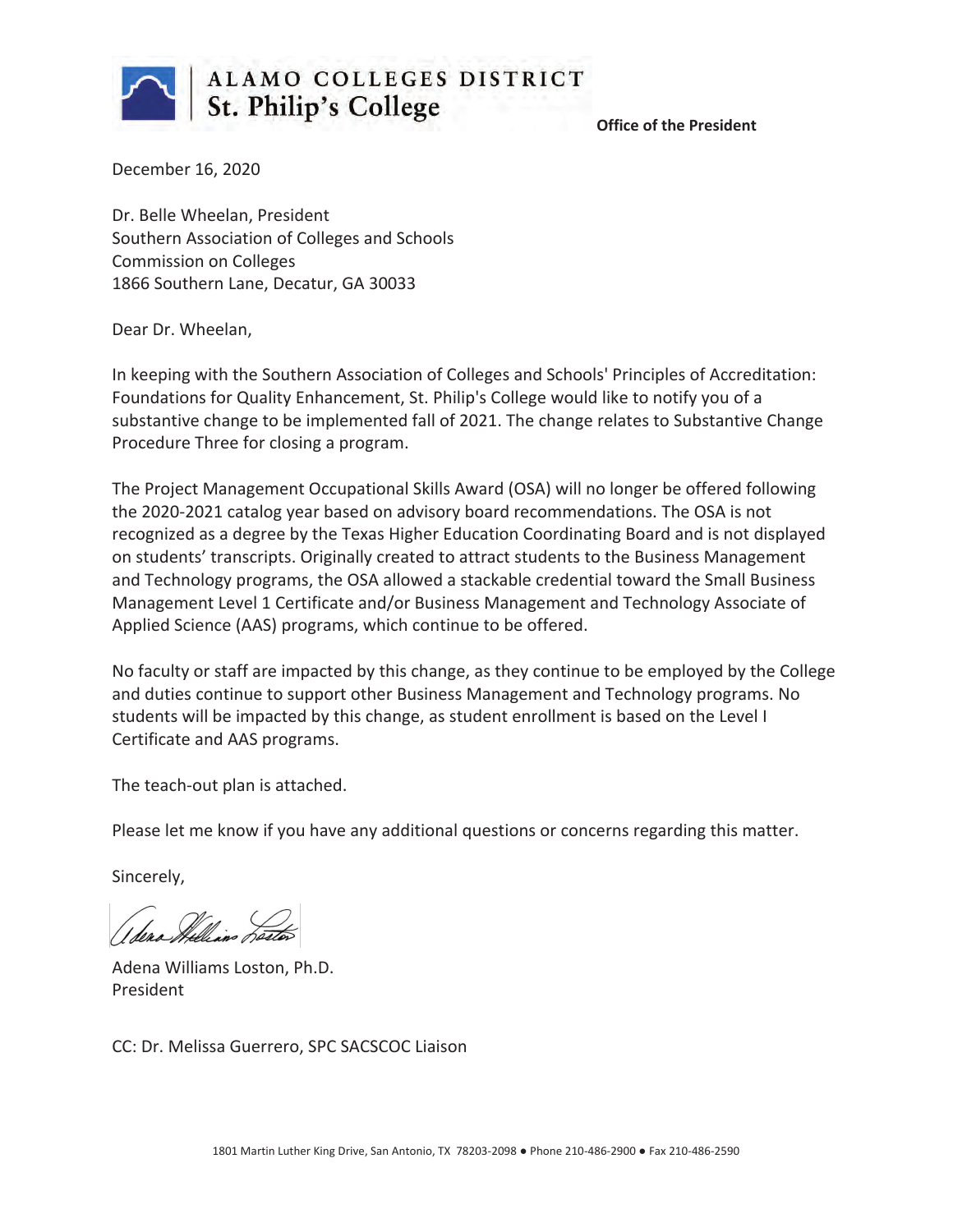#### *Teach-out Plan*

**Project Management** Occupational Skills Award (OSA) will no longer be offered following the 2020-2021 catalog year based on advisory board recommendations. This OSA, which is not a Texas Higher Education Coordinating Board-recognized award and is not displayed on students' transcripts, was originally created to attract students to Business Management and Technology programs. However, students opt to enroll in the Small Business Management Level 1 Certificate and/or Business Management and Technology AAS programs, which continue to be offered.

The current director overseeing the Project Management OSA will not be affected by the removal of the Project Management OSA because under Business Management and Technology, other degree options offered, taught, and managed. All current duties remain intact for the director.

Faculty will not be affected. All faculty continue to teach their respective courses for the Business Management and Technology programs.

No staff will be affected. The administrative assistant continues to assist the Business Management and Technology programs and performs the same administrative duties, tasks, and processes for multiple programs.

No students will be affected because students are enrolled in Small Business Management Level 1 Certificate and/or Business Management and Technology AAS programs, which continue to be offered.